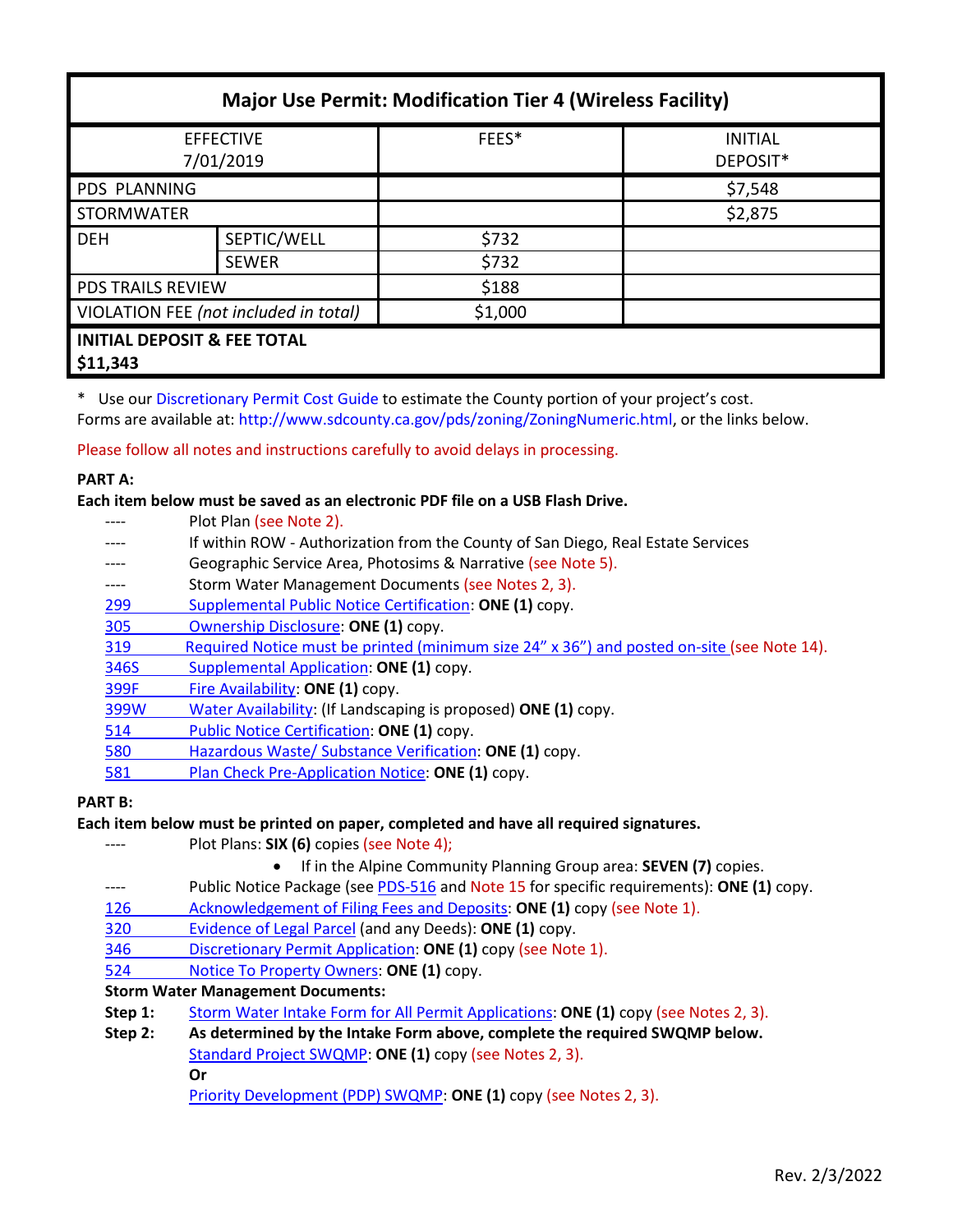In addition to the above requirements, all wireless telecommunication projects are required to submit additional information listed under the Wireless Facilities Section in the **PDS-313 Major Use Permit Applicant's Guide** (for example: Geographic Service Area Maps, Alternative Site Analysis, Photo-simulation, etc.).

# **PART C:**

## **All items below are for your information. Please do not bring in these items.**

| 090 | <b>Minimum Plot Plan Information</b>                                      |
|-----|---------------------------------------------------------------------------|
| 209 | Defense and Indemnification Agreement FAQs                                |
| 247 | <b>Fish and Wildlife Fees</b>                                             |
| 298 | <b>Supplemental Public Notice Procedure</b>                               |
| 313 | Major Use Permit Applicant's Guide                                        |
| 374 | <b>Resource Protection Study</b>                                          |
| 515 | <b>Public Notice Procedure</b>                                            |
| 516 | <b>Public Notice Applicant's Guide</b>                                    |
| 906 | <b>Signature Requirements</b>                                             |
|     | Policy FP-2: Fire Code Compliance for Cellular Facilities (If Applicable) |
|     | Policy G-3: Determination of Legal Parcel                                 |

# **NOTES:**

# 1. **IMPORTANT:**

A Registered Property Owner **MUST SUBMIT** a **Signed Letter of Authorization** for an Agent if; An Authorized Agent signs the PDS-346 form and is not the registered owner of the parcel.

Or, the parcel is owned by two or more registered owners.

Or, not all of the registered owners are signing the PDS-346 form.

Or, the Authorized Agent is not the Financially Responsible Party.

Or, the parcel is owned by a Corporation.

# **ADDITIONALLY:**

Financially Responsible Party **MUST SIGN** form PDS-126.

Financially Responsible Party **INFORMATION MUST MATCH EXACTLY** on form PDS-126 Authorized Agent **may sign** form PDS-346 **ONLY IF ATTACHED** to a **Signed Letter of Authorization.**

- 2. Save each complete Study, Report, Plot Plan, Map, etc., as an electronic PDF file onto ONE (1) USB Flash Drive. Provide only ONE (1) USB Flash Drive. Submit only the requested files. Files CANNOT have any security restrictions or passwords. Please name each PDF file on the USB Flash Drive based on the "Title or Type" of document being submitted (examples: Plot Plan, Resource Protection Study, Grading Plan). Please note: the USB Flash Drive will not be returned.
- 3. The Storm Water Intake Form determines whether a project requires a Standard SWQMP or Priority Development Project (PDP) SWQMP. These forms and documents must be submitted on paper and as PDF files on the USB Flash Drive and have all required signatures.
- 4. Six (6) hard copies of the plot plan are required, grading and elevation renderings of structures if structures are proposed. Seven (7) hard copies of the plot plan are required if the project is within the Alpine CPG area. Plans are to be stapled together in sets and folded to  $8\frac{1}{2}$  x 11" with the lower right-hand corner exposed. Minimum sheet size 11" x 17"; standard engineer scale.
- 5. USB Flash Drive must contain all required documents, including Geographic Service Area (before and after), copy of Visual Impact Analysis (photosims) and a written Narrative addressing the requirements listed in Section 6984 of the Zoning Ordinance (See Note 2).
- 6. Zoning Staff, please note on the PDS-346 if project qualifies for Policy FP-2.
- 7. Cell Sites Adding Generators: Existing approved projects that are adding generators require a modification to the existing permit.
- 8. Applicant will receive PDS-319 (Notice of Application) and PDS-382 (Flagging Procedure for Projects) at submittal.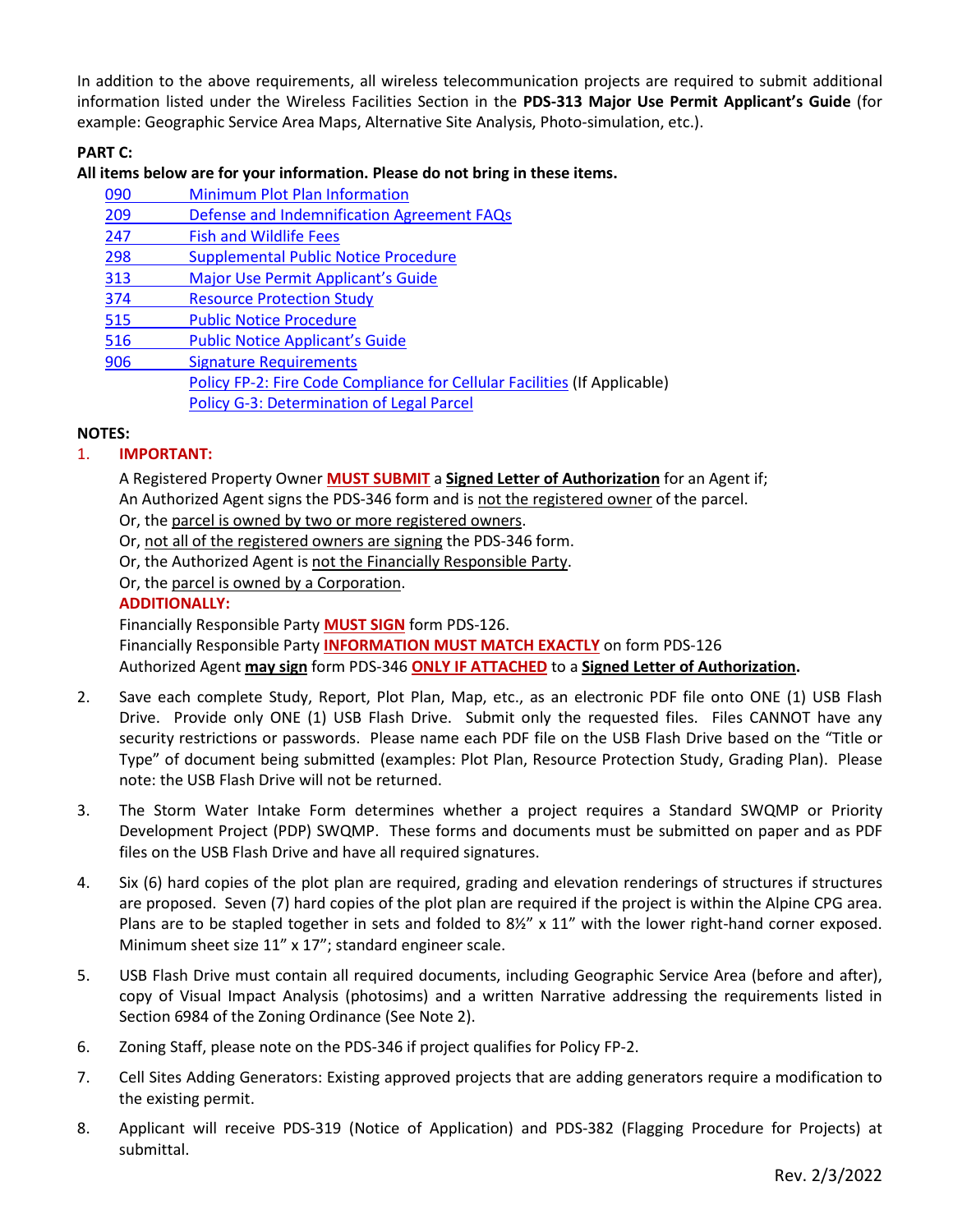- 9. Project goes to local Community Planning Group and/or Design Review Board for recommendation.
- 10. Verify and indicate legal status under "Comments" in ACCELA.
- 11. If project is a violation, plans must have Code Compliance Officer's stamp before accepting the application.

## **12. Show the following on the plot plans:**

- Property owner's name and address.
- Vicinity Map.
- Assessor's parcel number for the property.
- North arrow and scale (engineer scale).
- Indicate all setbacks (front yard, exterior side yard, side yard and rear yard).
- Indicate the square footage and footprint of all existing and proposed buildings, including lease area for proposed cell site.
- Show distances of cell site structure to property lines and road centerlines.
- Identify use of all existing and proposed structures.
- Easements shown and labeled.
- Show proof of access to a publicly maintained road. Roads, access easements and driveways shown and labeled, list length and width.
- Indicate leach lines and septic system (indicate As-Built septic layout).
- Show how lot will drain and all Stormwater BMP's.
- Show the driveway(s) and all open parking areas, include paving material and slope.
- 13. Your application package must be complete when you bring it in for submittal. The submittal process begins at the main "Check-In" counter on the first floor.
- 14. The applicant is responsible for the initial posting of the notice(s) and assuring that the notice(s) stays posted until the eleventh day after final action is taken on the permit application, at which time the applicant shall remove the notice(s). The Notice shall be posted within ten (10) days of payment of the application fees. Applicants shall use PDS-319 (Public Notice) which can be found at <https://www.sandiegocounty.gov/content/dam/sdc/pds/zoning/formfields/PDS-PLN-319.pdf> or can be requested at the time of application submittal. Please see PDS-298 and PDS-515 for complete posting requirements. **The applicant must email the Planner photo(s) showing that the required Notice has been posted.**

Failure to post or comply with the posting guidelines may delay processing of your project or delay the public hearing.

**On-Site Posting of PDS-319 is required for** Major Use Permits, Major Use Permit Modifications, Minor Use Permits, Minor Use Permit Modifications, Specific Plans, Specific Plan Amendments, Tentative Maps, Tentative Parcel Maps, and Zone Reclassifications.